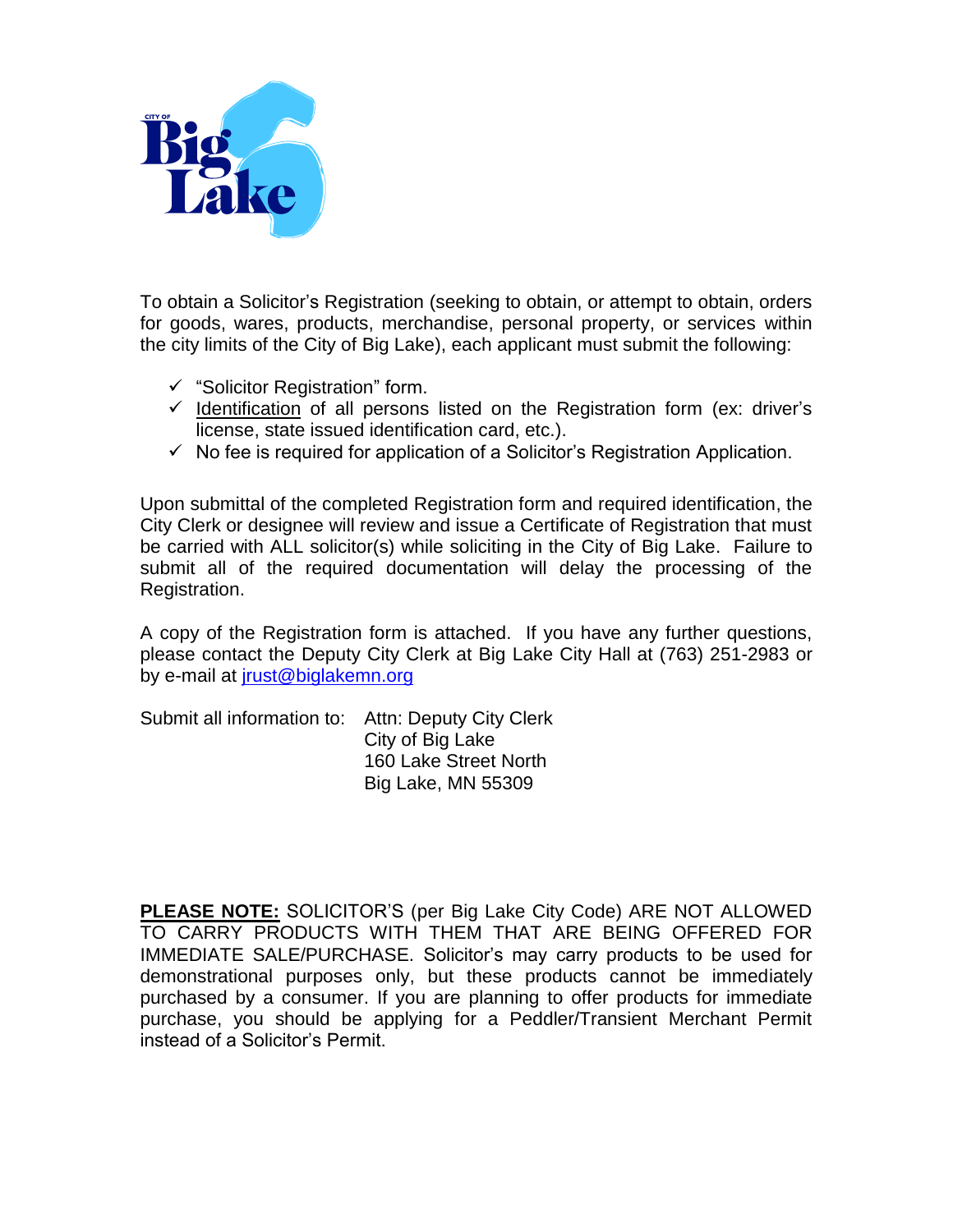

## **CITY OF BIG LAKE**

## **Solicitor Registration**

**Solicitor's are NOT allowed to carry products with them that are being offered for immediate purchase. Please contact the Big Lake Deputy City Clerk's Office at 763-251-2983 to report mis-use of this Solicitor Registration.**

**DATA PRACTICES ADVISORY:** The data supplied in this registration will be used to assess the qualifications for a Solicitor Registration. This data is not legally required but the City will not be able to grant the registration without it. If a registration is granted, the data will constitute a public record. The data is needed to distinguish this registration from others, to identify this registration in City license files, to verify the identity of the applicant(s), to contact the applicant(s) if additional information is required and to determine if the applicant(s) meets all ordinance requirements.

| 1.  |                                                                                                                                                                                                                                                                                                                                                                                                                                          |                                          |  |                  |  |  |  |
|-----|------------------------------------------------------------------------------------------------------------------------------------------------------------------------------------------------------------------------------------------------------------------------------------------------------------------------------------------------------------------------------------------------------------------------------------------|------------------------------------------|--|------------------|--|--|--|
|     | First                                                                                                                                                                                                                                                                                                                                                                                                                                    | Middle                                   |  | Last             |  |  |  |
| 2.  |                                                                                                                                                                                                                                                                                                                                                                                                                                          |                                          |  |                  |  |  |  |
| 3.  | Telephone Number: ____________________________                                                                                                                                                                                                                                                                                                                                                                                           |                                          |  | Birth Date: 1997 |  |  |  |
| 4.  |                                                                                                                                                                                                                                                                                                                                                                                                                                          |                                          |  |                  |  |  |  |
| 5.  |                                                                                                                                                                                                                                                                                                                                                                                                                                          |                                          |  |                  |  |  |  |
| 6.  |                                                                                                                                                                                                                                                                                                                                                                                                                                          |                                          |  |                  |  |  |  |
| 7.  |                                                                                                                                                                                                                                                                                                                                                                                                                                          |                                          |  |                  |  |  |  |
| 8.  | Primary Contact Person: <u>Contact Contact Person:</u> Contact Person: Contact Person: Contact Person: Contact Person:                                                                                                                                                                                                                                                                                                                   |                                          |  |                  |  |  |  |
| 9.  |                                                                                                                                                                                                                                                                                                                                                                                                                                          |                                          |  |                  |  |  |  |
| 10. |                                                                                                                                                                                                                                                                                                                                                                                                                                          |                                          |  |                  |  |  |  |
|     | BE AUTHORIZED TO SOLICIT UNDER THIS REGISTRATION.<br>Each person registered must carry this registration on them AT ALL TIMES while attempting to Solicit in the City of Big Lake.<br>Solicitor Name(s)<br>the control of the control of the control of the control of the control of the control of the control of the control of the control of the control of the control of the control of the control of the control of the control | <b>Solicitor Current Address</b>         |  |                  |  |  |  |
| 8.  | Area of City where attempted orders will occur:<br><u>Area of City where attempted orders will occur:</u>                                                                                                                                                                                                                                                                                                                                |                                          |  |                  |  |  |  |
| 9.  | Requested Registration Period: From 1997 (Dates) No. of Days                                                                                                                                                                                                                                                                                                                                                                             |                                          |  |                  |  |  |  |
|     |                                                                                                                                                                                                                                                                                                                                                                                                                                          |                                          |  |                  |  |  |  |
|     |                                                                                                                                                                                                                                                                                                                                                                                                                                          | ***********FOR OFFICE USE ONLY********** |  |                  |  |  |  |
|     |                                                                                                                                                                                                                                                                                                                                                                                                                                          |                                          |  |                  |  |  |  |
|     |                                                                                                                                                                                                                                                                                                                                                                                                                                          |                                          |  |                  |  |  |  |
|     |                                                                                                                                                                                                                                                                                                                                                                                                                                          |                                          |  |                  |  |  |  |
|     |                                                                                                                                                                                                                                                                                                                                                                                                                                          |                                          |  |                  |  |  |  |